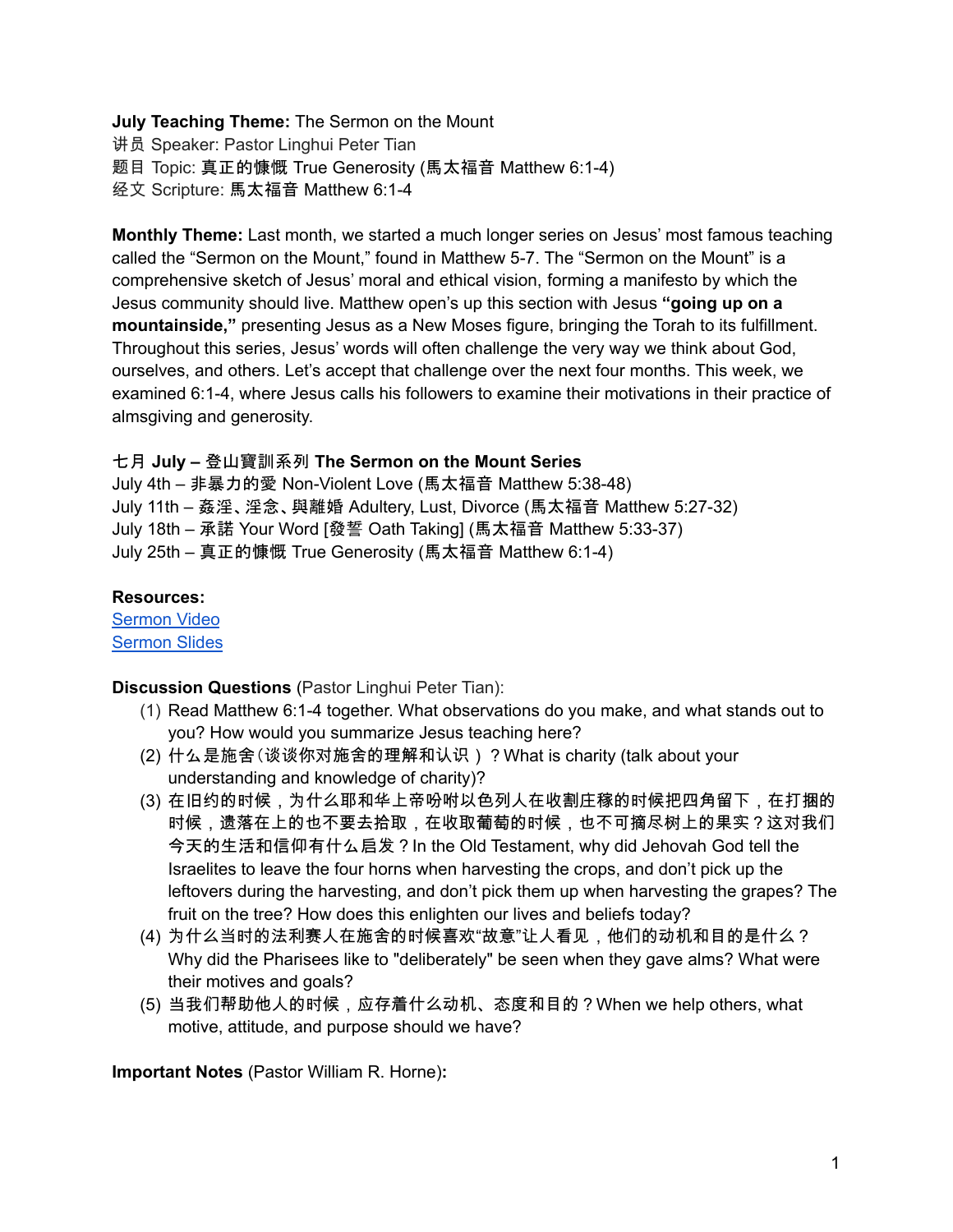Notes on Q1: *Thesis Statement* with a warning (6:1) "Be careful not to practice your righteousness in front of others to be seen by them. If you do, you will have no reward from your Father in heaven."

*Concrete Illustration 1:* (6:2-4)

- (i) The observance (6:2a): "So when you give to the needy …"
- (ii) Prohibition (6:2b): "do not announce it with trumpets, as the hypocrites do in the synagogues and on the streets …"
- (iii) Intent  $(6:2c)$ : "to be honored by others."
- (iv) Amen … reward (6:2d): "Truly I tell you, they have received their reward in full."
- (v) Alternative observance (6:3–4a): "But when you give to the needy, do not let your left hand know what your right hand is doing, so that your giving may be in secret."
- (vi) Father's reward (6:4b): "Then your Father, who sees what is done in secret, will reward you."

The first concrete kind of "righteousness" is almsgiving. The Torah itself ordered Israelites to care for the poor in the laws of gleaning (Lev 19:9–10), the Sabbath rules about harvesting (Exod 23:11), and the year of canceling debts (Deut 15). Prophets pound away at Israelite leaders for injustice toward the poor (Isa 3:14–15; Amos 8:4–6)." (McKnight, S.) Jesus uses two strong images/hyperbole:

**V2**: "Although some scholars have argued that people actually blew trumpets during giving in the synagogues, Jesus probably simply uses rhetorical exaggeration to reinforce his point, as when picturing the Pharisees who swallow a camel whole but strain out a mere gnat (23:24)." (Keener, C. S.)

**V3**: We should be so secretive in giving that we should not let our left hand know what our right hand is doing. This metaphor speaks both to *giving direct engagement to the one in need* and *the danger of self-deception* - that in some ways, we have to keep our giving secret from ourselves, lest we turn our act of righteousness into self-praise and self-righteousness.

**Here hypocrisy is found in publicly motivated actions being out of sync with their inner realities, motivations, or intents**. The warning to "Be Careful" reveals how easily this can become self-deception - that we would practice "righteousness" unaware of our motivations or believe that the praise of others deems our practices good and right. So here, both self-deceit and the attempt to deceive others are exposed.

Notes on Q2: It is clear here that we should care for the poor, with no question. "The phrase *when you give to the needy* implies the expectation, standard in Judaism, that one would care for the needs of the poor." (Keener, C. S.)

The self-deception of motivations happens all the time in this arena of "righteousness" we often give in ways we think are good and often with the wrong intentions (public praise or to alleviate guilt). At the same time, the actual act might be more damaging in the long run.

For example, we often do "homeless ministries" that are very public with little care for the dignity of those in need and in ways that elevate our guilty but do little to change the situation of the homeless. What would it look like to do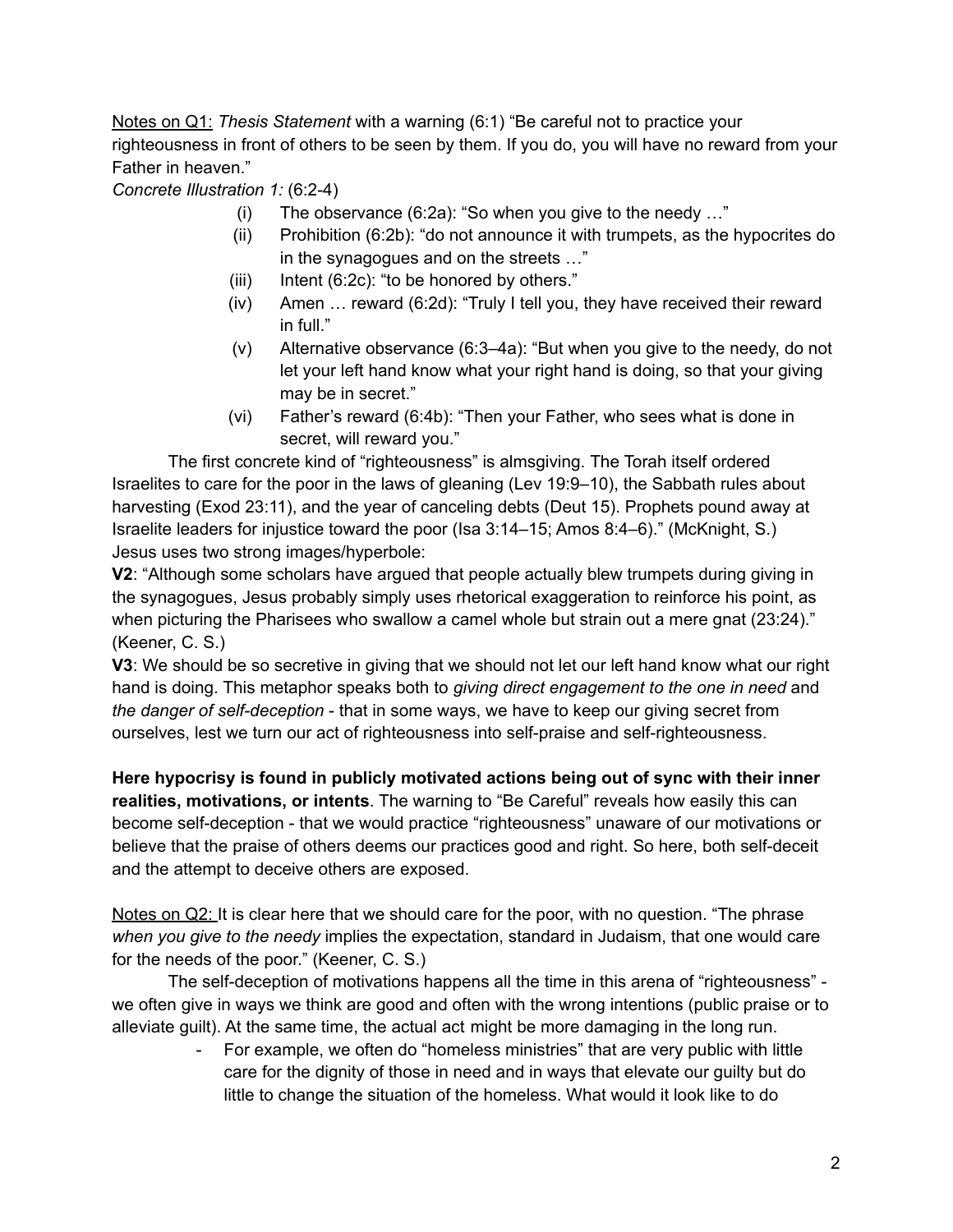"homeless ministry" in a way that didn't seek public praise and upholds the dignity of those in need while bringing about lasting change? We need to get more creative, more "secretive," and more sacrificial in our giving.

- Another example I (Pastor Will) have seen often is churches doing "Christmas Toy Drives," where church members bring a big bag of toys to "families in need." These types of giving are rarely done in secret. The dignity of the parents is sacrifice, as you give this big bag of toys in front of the kids - revealing that their parents could not provide those things for them. (It's also questionable how much good this does or if it just reinforces materialism, but that's another conversation.) Similar things happen with "Thanksgiving Food Baskets" and the like. How can we do these things better?

Notes on Q3: Israel had laws established to take care of **"the poor, the widow, the orphan, and the foreigner in their midst."** (The "Quartet of the Vulnerable"). One of those laws included leaving a portion of the food of your field for the vulnerable (See Deut 24 below).

"When you are harvesting in your field, and you overlook a sheaf, do not go back to get it. Leave it for the alien, the fatherless, and the widow, so that the LORD your God may bless you in all the work of your hands. When you beat the olives from your trees, do not go over the branches a second time. Leave what remains for the alien, the fatherless, and the widow. When you harvest the grapes in your vineyard, do not go over the vines again. Leave what remains for the alien, the fatherless, and the widow. Remember that you were slaves in Egypt. That is why I command you to do this." (Deuteronomy 24:19-22)

Notes on Q5: We must be more introspective when it comes to Jesus teaching here. "What Jesus has in mind is not simply fakery, as if hypocrisy could be reduced to the alarming contrast of who we are and how we want to be seen. What Jesus aims at is the self-deceit that weaves itself into the fabric of a person's spirituality in which there is not only a notice-me approach but also an inability to know that the problem is present." (McKnight, S.) Questions we can ask:

- (i) "Why am I doing this?"
- (ii) "Who is watching me?"
- (iii) "Is my act of righteousness valuing and giving dignity to the person I am interacting?"
- (iv) "Do I care if this act is never acknowledged?"

**Sermon Summary** (Elder Yin):



田传道7月25日

"「你们要小心,不可将善事行在人的面前,故意叫他们看见,若是这样,就不能得你们天父的赏赐了。 **麻**以, 施舍的时候,不可在你前面吹号,像那假冒为善的人在会堂里和街道上所行的,故意要得人的荣耀。我实在告诉 你们,他们已经得了他们的赏赐。 要叫你施舍的事行在暗中。你父在暗中察看,必然报答你。」"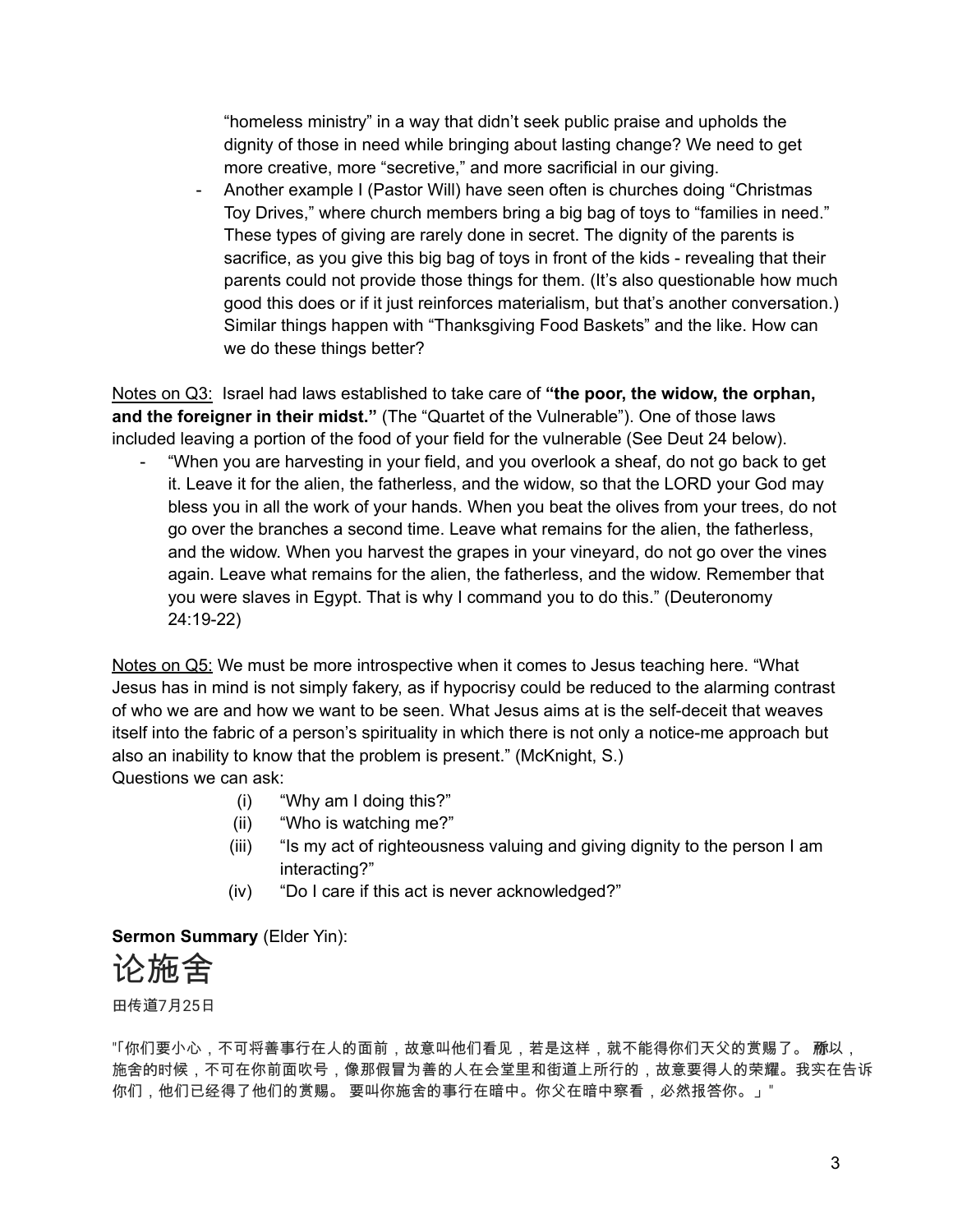马太福音 6:1-2, 4

一,定义:怜悯同情赐物,时间,爱心给有需要的人

和其他世界上定义有不同,但基督教,其它教为立功德,基督教靠恩典,与上帝建立关系,然后好行为是生命的 流露,

二,施舍是神的旨意,古代上帝要求收割时只收割园形的状,留下四角不要收,让贫穷人可收割,得利。

"「在你们的地收割庄稼,不可割尽田角,也不可拾取所遗落的;要留给穷人和寄居的。我是耶和华―你们的 神。」" 利未记 23:22

有机会或者能力行善但不行善在神的眼中是罪。雅4:17,"人若知道行善,却不去行,这就是他的罪了。"

"义人就回答说:『主啊,我们什么时候见你饿了,给你吃,渴了,给你喝? 什么时候见你作客旅,留**促徒**,或 身露体, 给你穿? 又什么时候见你病了,或是在监里,来看你呢?』 王要回答说:『我实在告诉你们 , 做陛事 既做在我这弟兄中一个最小的身上,就是做在我身上了。』" 马太福音 25:37-40

他们问什么时候看到你沒吃,耶稣要他们做在小子身上,不仅是物,更是精神上的。信仰上的需求。不帮也许失 去事奉神的机会,小弟兄指所有的人

三,施舍的态度。基于彼此的遵重和爱。 施舍的动机对神很重要,耶稣不是要我们不施而是态度。

这里,"故意叫他们看见,"有三次

显示出自己的虚荣心,得人的赞美。这就是为什么耶稣提出要他们小心。

施舍时要注意:

-施时和接受者有同样的地位。彼此尊重,不让人知道 -对被施舍人的尊重,四角不收割。不然会被拒绝。不要让人受益后内心有负担。 -施舍时,应发自内心真实的爱,可10:45,耶稣舍命爱人,施恩典于我们。富有与否是能否给予。

总结 弗2:10 基督徒的使命就是去帮助别人,物质和Giving to the Needy Pastor Tian Matthew 6:1-4 The purpose of the Mt Beatitudes Get the answer from Exodus 19:4-6 Blessing: chosen people Commitment/obligation: priest to guide people, deliver them from sins , old living styles Live a life worthy of the calling, given the laws in Exodus 20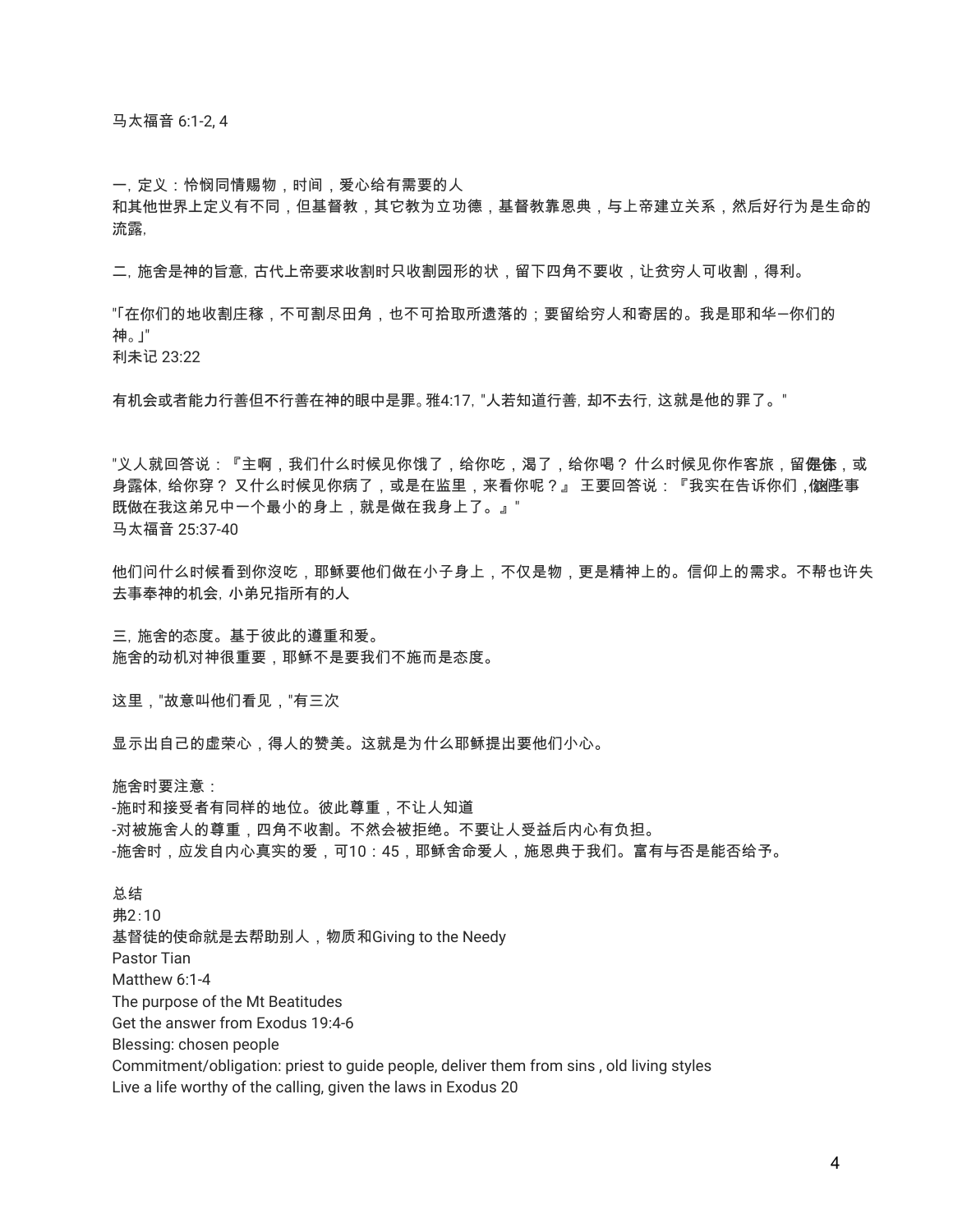Jesus didn't give other laws beyond Moses laws, or different interpretations. Only the Israelites didn't truly understand the essence of the law. Here in the sermon of the Mt, Jesus guided them to the right understanding, the God's will never changes. Moses's laws were not outdated Change our hearts 2chr16:9 strengthen the hearts, to fully commit to the Lord 1sam15:22 lord looks at the heart Mica6:8 All these narratives happened BEFORE sermon on the Mountain Therefore there are these verses: "you have heard that it was said vs but I tell you" 1. Definition of giving to the needy Greek: mercy, compassion, help and give to the poor Give money, time, loving heart

A. Out of compassion to the needy; get merits—in this life, good deeds, for better next life——Chinese religion

Not Christian merits because we can't earn entrance to heaven

We can't possibly save others, neither save ourselves. That was why Jesus incarnated, became human

flesh, by accepting Jesus we secure the eternal life

Our good deeds are the natural flow after believing

English translations of Give to the needs, indifferent Bible verses

Whenever you give alms

When you give money to the poor

When you do merciful deeds

When you give to the needy—-pastor prefers this translation

Giving is not cold, but out of mercy and compassion

2. Giving to the needy is God's will to His people

Lev. 19:9-10 ; Deut 24:19

leaving the fallen grains on the ground.

Also leave some grapes on the vine

God's will has not changed in NT time

James 4:17 if you know good, but not do, is also sin

Matt 25:41-45goats to the left, prepare for the eternal fire, because they didn't feed the hungry and thirsty

God's Will has been consistently in OT and NT

The need is material as well as spiritual

If you close our eyes to the needy, we miss the opportunity to serve the Lord

3. Attitude of giving Wrong: Good deeds done to be seen Openly pray, to be seen Fasting to be seen

Purpose of good deeds: Not to show, or to be seen, nor for show, for pride, to hear praise from other people, wrong purpose/motivation of good deeds So be cautious when giving